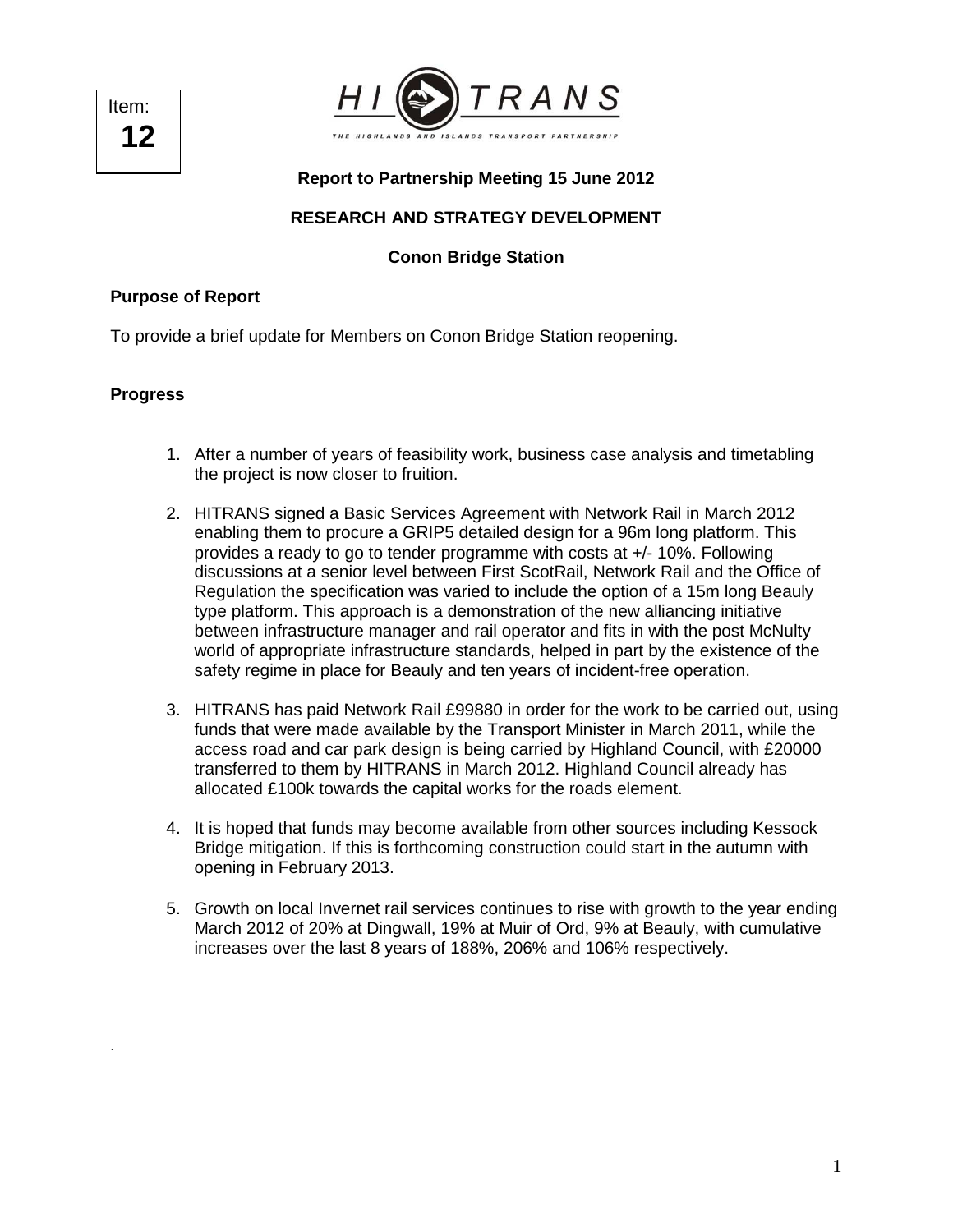- 1. Commuter rail services began in 1998 with the Dingwall Commuter service, after development work by the Highland Rail Partnership (HRP).
- 2. In 2000 the service was extended back to start from Tain.
- 3. Beauly station was re-opened in 2002 at a cost of £250k, funded by the Strategic Rail Authority £99k, HC £45k, INE £30k, Railtrack £69k, HRP £8.8k. Usage was estimated at 7500 passenger pa.
- 4. To further develop the network Highland Council on behalf of HITRANS and Highland Rail Partnership funded a feasibility study into Conon Bridge Re-opening in April 2004.Further work was carried out in 2005 to determine the optimum location at Conon- this was found to be the original site.
- 5. In Dec 2005 Invernet was launched, creating peak hour journeys to/from Inverness. This was locally funded for 3 years via Highland Council through the Scottish Government sponsored Public Transport Fund, HIE and HRP.
- 6. In 2006 HRP funded a Transport Economic Efficiency Analysis (TEE); a 4 car platform costing £760k had a benefit:cost ratio of 2.99 (based on the post Dec 05 Invernet timetable) with Year 1 ridership predicted at 20000 rising to 35000 in Year 10.
- 7. In 2006 consultants Delta Rail were funded by HRP to produce Sectional Running Times for the Dingwall-Muir of Ord section with a stop at Conon. This was used for later timetabling analysis and performance modelling.
- 8. In 2007 Conon Bridge station was included in the list of proposed projects in the Delivery Plan associated with the draft HITRANS Regional Transport Strategy. HITRANS anticipated being able to fund the reopening from within its Capital Budget .
- 9. In 2007 a TEE analysis was carried out for the planned North Highland Lines timetable recast. The scenario for the Conon Bridge Station/4 trains to Kyle variant produced benefit:cost ratios of 12.25 optimistic to 5.45 pessimistic. This included a half hourly peak service into Inverness from Conon with a likely increase in potential Year 1 usage.
- 10. Highland Council submitted the scheme for planning permission in 2008. This was approved by Scottish Government.
- 11. In Dec 2008 the recast Far North Lines timetable was introduced following extensive work by HRP, Transport Scotland, First ScotRail and Network Rail included a time allowance for stops at Conon Bridge in 75% of services. This service improvement was funded by Transport Scotland.
- 12. In 2009 Highland Council were in discussions with Network Rail to work up the 4 car platform option project with an estimated cost of c£1.1m with optimism bias.
- 13. Transport Scotland have agreed to cover the station access charges until the franchise change in 2014 when they will be subsumed into the next ScotRail franchise.
- 14. The Dec 2008 timetable recast yielded impressive passenger growth figures- over the past five years Beauly 92%, Muir of Ord 137%, Dingwall 127%, Alness 110%, Invergordon 152%. In 2008- 9 Beauly usage was over 52000 compared with the original estimate of 7500.
- 15. The proposed Kessock Bridge works will cause extensive road congestion on the corridors serving the communities north of Inverness These works are currently programmed to be undertaken two tranches between February and June 2013 and the same period in 2014.